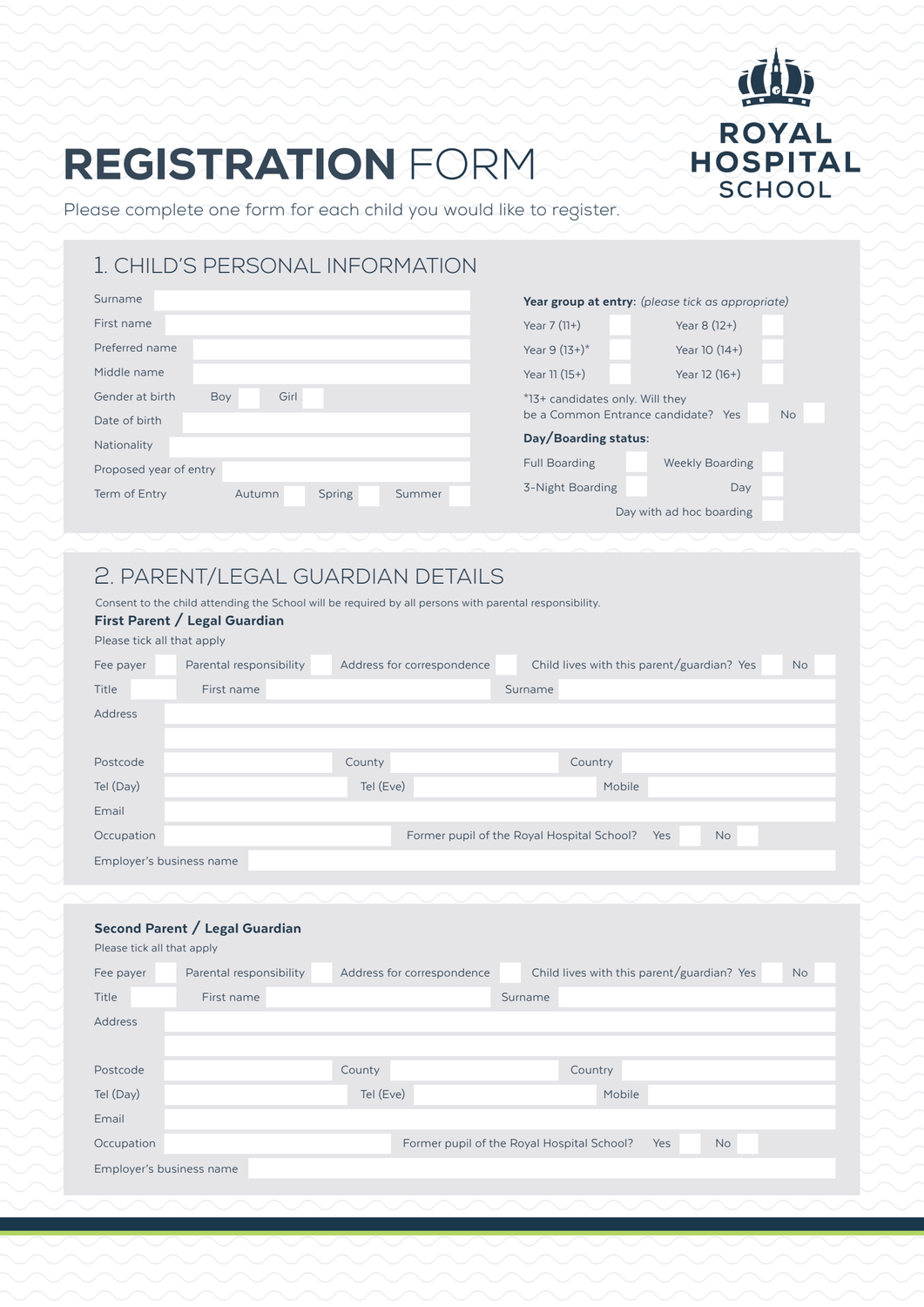|                | Please state relationship to child |           |                            |         |          |  |
|----------------|------------------------------------|-----------|----------------------------|---------|----------|--|
|                | Please tick all that apply         |           |                            |         |          |  |
| Fee payer      | Parental responsibility            |           | Address for correspondence | Agent   | Guardian |  |
| <b>Title</b>   | First name                         |           | Surname                    |         |          |  |
| <b>Address</b> |                                    |           |                            |         |          |  |
|                |                                    |           |                            |         |          |  |
| Postcode       |                                    | County    |                            | Country |          |  |
| Tel (Day)      |                                    | Tel (Eve) |                            | Mobile  |          |  |
| Email          |                                    |           |                            |         |          |  |

# 3. CHILD'S PRESENT SCHOOL

| School name                                                                                        |            |                      |         |         |  |  |  |  |
|----------------------------------------------------------------------------------------------------|------------|----------------------|---------|---------|--|--|--|--|
| Dates of attendance                                                                                |            |                      |         |         |  |  |  |  |
| Type: Independent                                                                                  | Maintained | Other (please state) |         |         |  |  |  |  |
| Name of Head: Title                                                                                | First name |                      | Surname |         |  |  |  |  |
| Address                                                                                            |            |                      |         |         |  |  |  |  |
|                                                                                                    |            |                      |         |         |  |  |  |  |
|                                                                                                    |            |                      |         |         |  |  |  |  |
|                                                                                                    |            | Postcode             |         | Country |  |  |  |  |
| Telephone number                                                                                   |            |                      |         |         |  |  |  |  |
| Email address                                                                                      |            |                      |         |         |  |  |  |  |
| May we contact the school to request a report or reference upon receipt of this Registration Form? |            |                      |         |         |  |  |  |  |
| Yes<br>If no, when can we do this?<br>No.                                                          |            |                      |         |         |  |  |  |  |
| Have you registered your child's name with any other school(s) and if so, which?                   |            |                      |         |         |  |  |  |  |
|                                                                                                    |            |                      |         |         |  |  |  |  |

### 4. SIBLI

*Families with two children in the School at the same time receive a 5% discount on the boarding or day fee for the eldest child. Those with three children in the School are eligible for 10% discount for the eldest and 5% discount on the second eldest child and those with four children will receive 25% discount on the eldest, 10% on the second eldest and 5% on the third eldest, when all are in the School at the same time.*

| Does your child have any siblings currently in the School? Yes                                    | N <sub>o</sub>                 |  |  |  |  |  |  |
|---------------------------------------------------------------------------------------------------|--------------------------------|--|--|--|--|--|--|
| If yes, please give names, year groups and Houses.                                                |                                |  |  |  |  |  |  |
|                                                                                                   |                                |  |  |  |  |  |  |
|                                                                                                   |                                |  |  |  |  |  |  |
| Do you have any other children for whom you may consider the Royal Hospital School in the future? |                                |  |  |  |  |  |  |
| Name                                                                                              | Name                           |  |  |  |  |  |  |
| <b>DOB</b>                                                                                        | <b>DOB</b>                     |  |  |  |  |  |  |
| Year of entry                                                                                     | Year of entry                  |  |  |  |  |  |  |
| Girl<br>Gender at birth<br>Boy                                                                    | Girl<br>Gender at birth<br>Boy |  |  |  |  |  |  |
|                                                                                                   |                                |  |  |  |  |  |  |

| сt                         |
|----------------------------|
| ationship t <mark>c</mark> |
|                            |
| at apply                   |
| Paren                      |
| First                      |
|                            |
|                            |
|                            |
|                            |
|                            |
|                            |
|                            |
|                            |
|                            |
|                            |
| )'S PF                     |
|                            |
|                            |
| dance                      |
| dent                       |
|                            |
| : Title                    |
|                            |
|                            |
|                            |
|                            |
|                            |
| hber                       |
|                            |
|                            |
| t the schoo                |
|                            |
| If $n$                     |
| tered your                 |
|                            |
|                            |
|                            |
|                            |
|                            |
| NGS                        |
|                            |
| vo children                |
| the Schoo                  |
| discount o                 |
| d have any                 |
|                            |
| ive names,                 |
|                            |
|                            |
|                            |
| hy other ch                |
|                            |
|                            |
|                            |
|                            |
| Bo <sup></sup><br>Ì        |
|                            |
|                            |
|                            |
|                            |
|                            |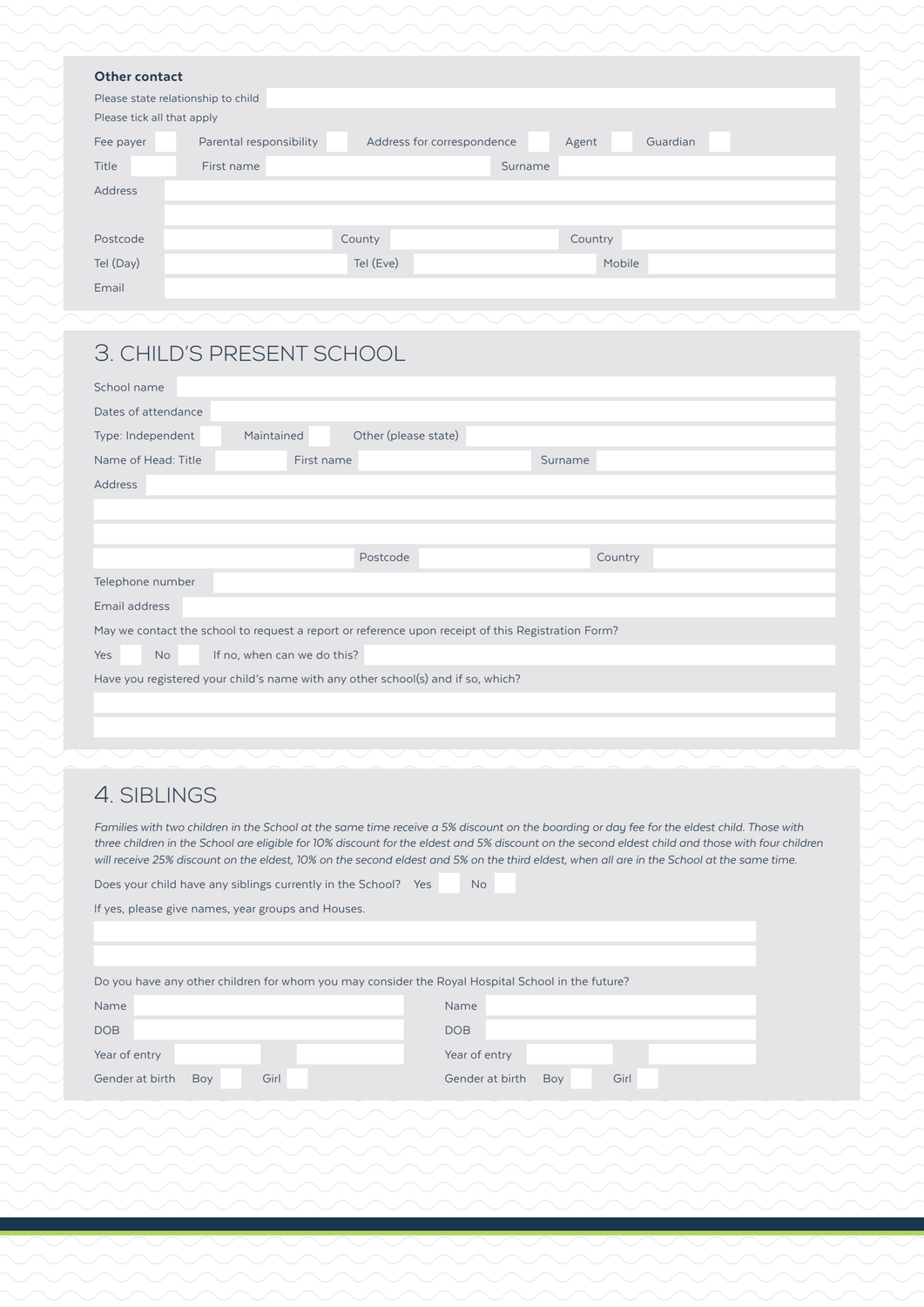### 5. ADDITIONAL SUPPORT REQUIREMENTS

#### Learning Support

Does your child have any learning or curriculum support requirements?

No Yes If yes, please attach any supporting information.

#### English as an Additional Language

Pupils for whom English is not their first language may be required to have EAL (English as an Additional Language) lessons, instead of mainstream English or a second foreign language.

Please tick here if your child's first language is **NOT** English and please state their first language.

### 6. EXPERIENCE AND INTERESTS

Please give details of any extra-curricular interests your child has e.g. art, drama, music, sport. Please also give brief details of any qualifications or grades received and/or membership of any groups or teams.

### 7. AWARDS, BURSARIES AND DISCOUNTS

| <b>Awards</b>                                                                                           |                                                                                                                                      |              |         |            |       |        |  |  |
|---------------------------------------------------------------------------------------------------------|--------------------------------------------------------------------------------------------------------------------------------------|--------------|---------|------------|-------|--------|--|--|
|                                                                                                         | If you are interested in applying for any of the following awards for your child, please indicate by ticking the relevant box below. |              |         |            |       |        |  |  |
|                                                                                                         |                                                                                                                                      |              |         |            |       |        |  |  |
| Academic                                                                                                | RHS Exhibition                                                                                                                       | <b>Music</b> | Sailing | Creativity | Drama | Sports |  |  |
|                                                                                                         |                                                                                                                                      |              |         |            |       |        |  |  |
|                                                                                                         | For more information regarding the above awards please go to www.royalhospitalschool.org.                                            |              |         |            |       |        |  |  |
|                                                                                                         |                                                                                                                                      |              |         |            |       |        |  |  |
| <b>Service Families</b>                                                                                 |                                                                                                                                      |              |         |            |       |        |  |  |
| Please indicate if you are eligible for MOD Continuity of Education Allowance (CEA)<br>Yes<br><b>No</b> |                                                                                                                                      |              |         |            |       |        |  |  |
| Name of claimant                                                                                        |                                                                                                                                      |              |         |            |       |        |  |  |
|                                                                                                         |                                                                                                                                      |              |         |            |       |        |  |  |
| <b>Armed Service</b><br>Relationship to child                                                           |                                                                                                                                      |              |         |            |       |        |  |  |
| Current rank/role                                                                                       |                                                                                                                                      |              |         |            |       |        |  |  |
| Name & contact details of CEA authorising officer                                                       |                                                                                                                                      |              |         |            |       |        |  |  |
|                                                                                                         |                                                                                                                                      |              |         |            |       |        |  |  |
|                                                                                                         |                                                                                                                                      |              |         |            |       |        |  |  |

#### Seafaring Families

If your child has a parent with a seafaring background as outlined in the conditions of eligibility in our Additional Information book, you may be eligible for a means-tested bursary or discount on the boarding fee (full, weekly or 3-night boarding) through Greenwich Hospital.

Please state which you would like to apply for:

Means-tested Seafarer's Bursary 15% Seafarer's Discount (not means-tested)

For more information, please contact Greenwich Hospital on 020 7396 0140 or www.grenhosp.org.uk

#### Royal Hospital School Bursaries

My child could **only** enter the School if awarded a Means-tested Bursary

Royal Hospital School bursaries are only available to children who are successful in achieving an award.

### 8. VISAS

Please confirm whether your child will require sponsorship by the School to obtain a visa to study in the United Kingdom. Yes No

If you are not UK residents but have a visa to live and work here, a copy of your child's visa must be provided with this registration form. Included Yes No